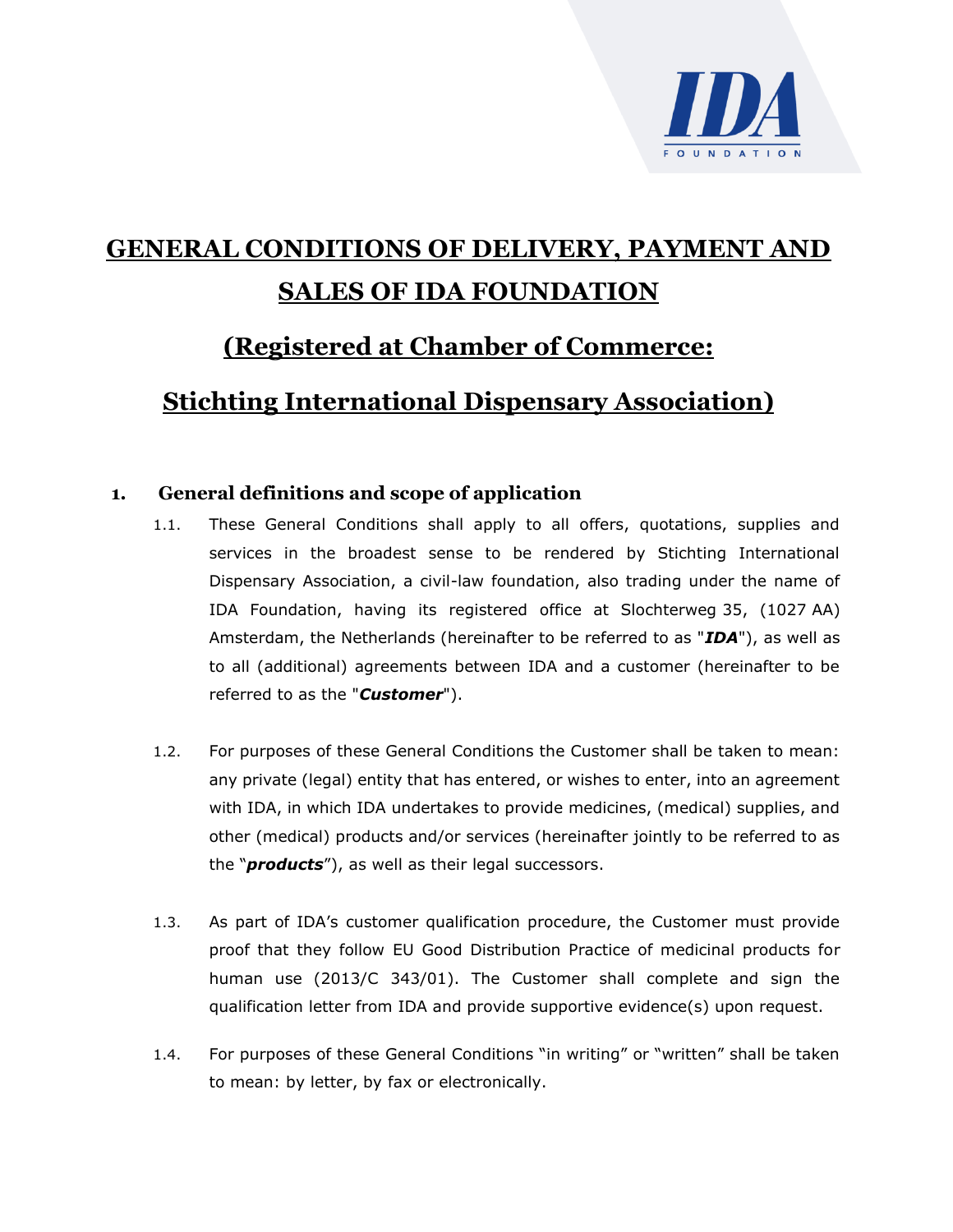

- 1.5. Any additional and/or derogating conditions, including purchase conditions, of the Customer shall not form part of the agreement between IDA and the Customer and shall not be binding on IDA, unless IDA has accepted all or part of the Customer's conditions in writing.
- 1.6. Any deviations to the General Conditions shall be binding only if and to the extent agreed in writing between IDA and the Customer and only for the offers, quotations, supplies, services and (additional) agreements to which they relate. The other offers, quotations, supplies, services and (additional) agreements shall remain fully governed by these General Conditions.
- 1.7. In the event that the General Conditions and another agreement contain mutually conflicting clauses, these Terms and Conditions shall prevail.

## **2. Quotations and orders**

- 2.1. An order shall not come into effect until IDA accepts it in writing by means of a sales acknowledgment, sent after the Customer's acceptance of the offer, or the Customer's placing an order for delivery. The sales acknowledgment shall be deemed correctly and fully to represent the agreement. Any additional arrangements or amendments shall be binding only if confirmed by IDA in writing. The quantity, description and any specification for the goods shall be those set out in IDA's sales acknowledgment. Without feedback from the Customer, IDA will assume the order to be correct.
- 2.2. All intellectual and industrial property rights (including but not limited to copyrights) in manufacturer- or IDA-labelled products supplied, packaging and/or inserts, shall be owned by IDA and/or third parties. The Customer shall not be entitled to use any such packaging and/or inserts without IDA's explicit written consent.
- 2.3. The Customer, acting in the course of a profession or business, will not be subject to Articles 6:227b (1) and 6:227c of the Dutch Civil Code [Burgerlijk Wetboek - "BW"].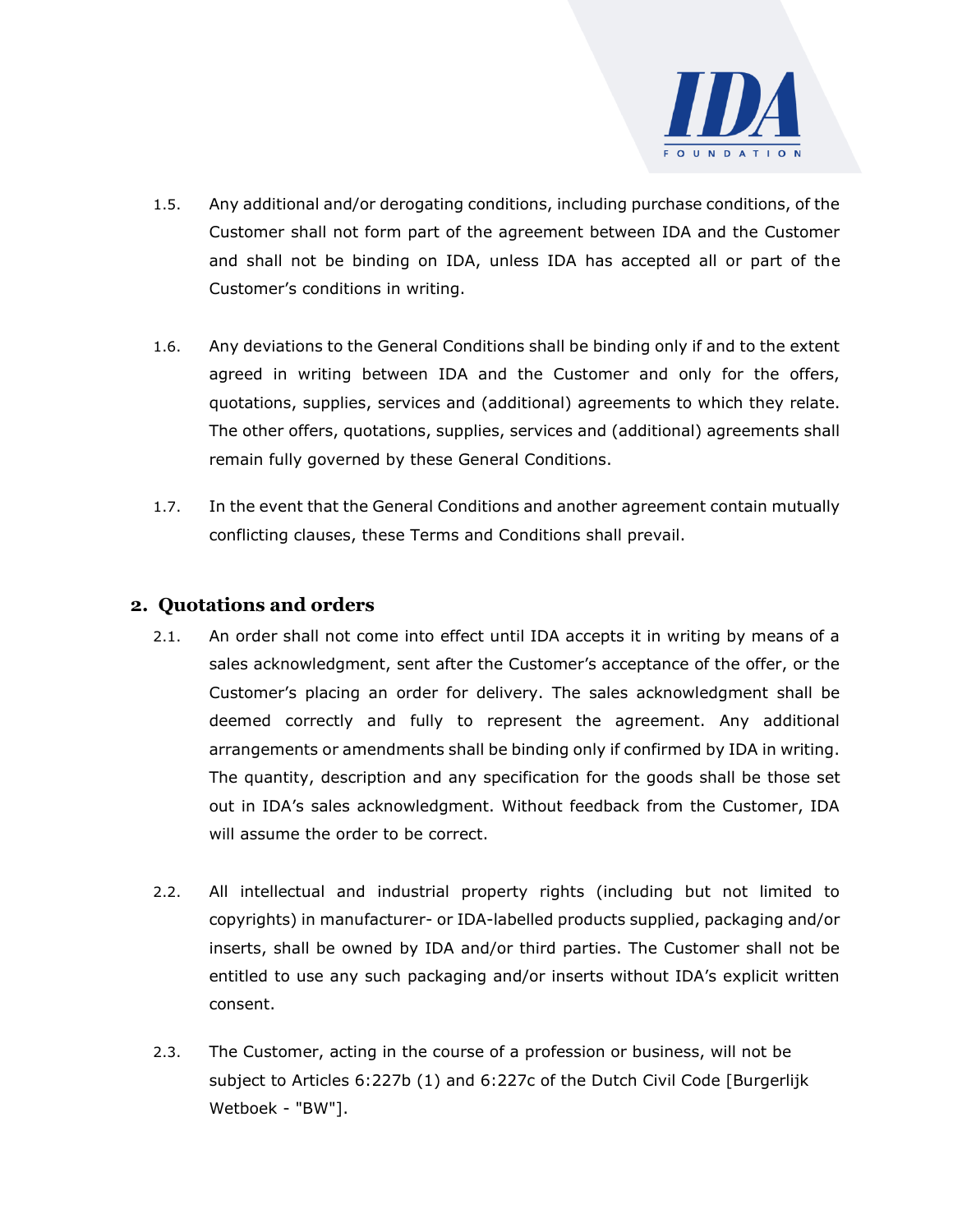

- 2.4. IDA shall be entitled at any time by notice to the Customer to cancel or refrain from any offer in circumstances where it becomes impracticable or uneconomical for IDA to carry out the contract at the offered rate and the customer shall have no claim whatsoever against IDA for any loss, damage, cost or expense that the Customer might incur as a result of IDA cancelling or refraining from the offer.
- 2.5. By placing the order the Customer confirms he / she holds or will arrange on time the relevant licenses, registrations and permits necessary to purchase and/or import the goods in the country of destination. For delays, please refer to point 4.2

#### **3. Price**

- 3.1. Price quotations made by IDA have a validity of 30 days from the date of the quotation, unless otherwise stated in our offer.
- 3.2. The price of products to be supplied by IDA is communicated in IDA's price indicator or e-catalogue. These prices stated shall only serve as indicator, and the Customer cannot derive any rights from the information in the price indicator or e-catalogue.
- 3.3. Unless specifically agreed otherwise, all prices quoted by IDA shall be in US Dollars and exclusive of VAT, import duties, and other taxes, levies or rights, costs of packing, costs of loading and unloading, and costs of transport and insurance.
- 3.4. Unless specifically agreed otherwise, the costs of any third parties engaged in the performance of the agreement shall in no event be deemed to be included in the offers issued by IDA.
- 3.5. After the agreement has been entered into, IDA may adjust the price or dissolve the agreement if any factors justifying that should occur. Such factors may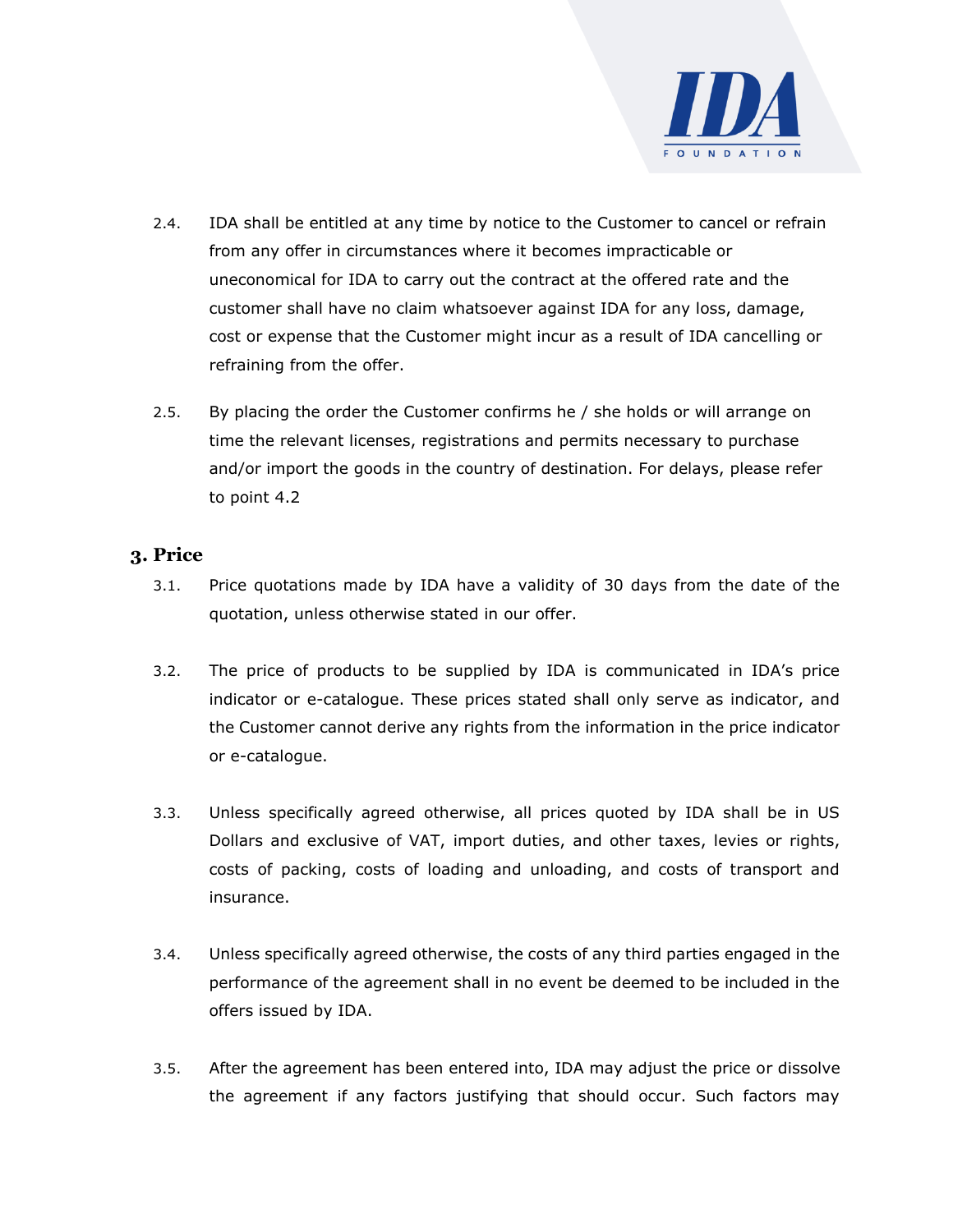

include, but are not limited to: an increase in the prices of raw materials, labour and production costs, fuel costs, import duties, taxes, currency changes, etc.

- 3.6. After being notified of the adjustment of the prices as referred to in article 3.4, the Customer may dissolve the agreement if IDA makes the adjustment to the stipulated price within three (3) months of entering into the agreement. Dissolution by the Customer should be effected in writing within one (1) week of being notified of the price adjustment. If the Customer has not dissolved the agreement in writing within one (1) week of being notified of the price adjustment, the parties shall be deemed to have reached agreement on the price increase communicated by IDA.
- 3.7. All transport prices quoted shall be based on the prices that apply at the time of the offer (quotation). If between the time of the offer and the time of shipment, one or more of the cost factors (including fees, wages, the cost of social measures and/or laws, freight prices and exchange rates, etc.) increase, IDA is entitled to pass on this increase to the Customer. IDA must be able to prove the changes.
- 3.8. In the event of circumstances that are of such a nature that when concluding the agreement it was not deemed necessary to take into account the risk that they could occur, that cannot be attributed to IDA and that significantly increase the costs of the services being performed, IDA is entitled to an additional payment. Where possible, IDA shall consult in advance with the Customer. In such a case, the additional payment shall consist of the additional costs that IDA has had to incur in order to perform the services, plus an additional payment deemed fair and equitable for the services to be performed by IDA.

#### **4. Delivery Period and Terms**

- 4.1. Unless agreed otherwise in writing, delivery shall be FCA Tilburg or FCA Dubai (Free Carrier, Incoterms 2020).
- 4.2. For countries which require green light prior to import, IDA foundation will grant a 4 weeks free storage period from the moment of order readiness, after which IDA will be entitled to charge the customer with a tariff of USD 25,00 per pallet per week.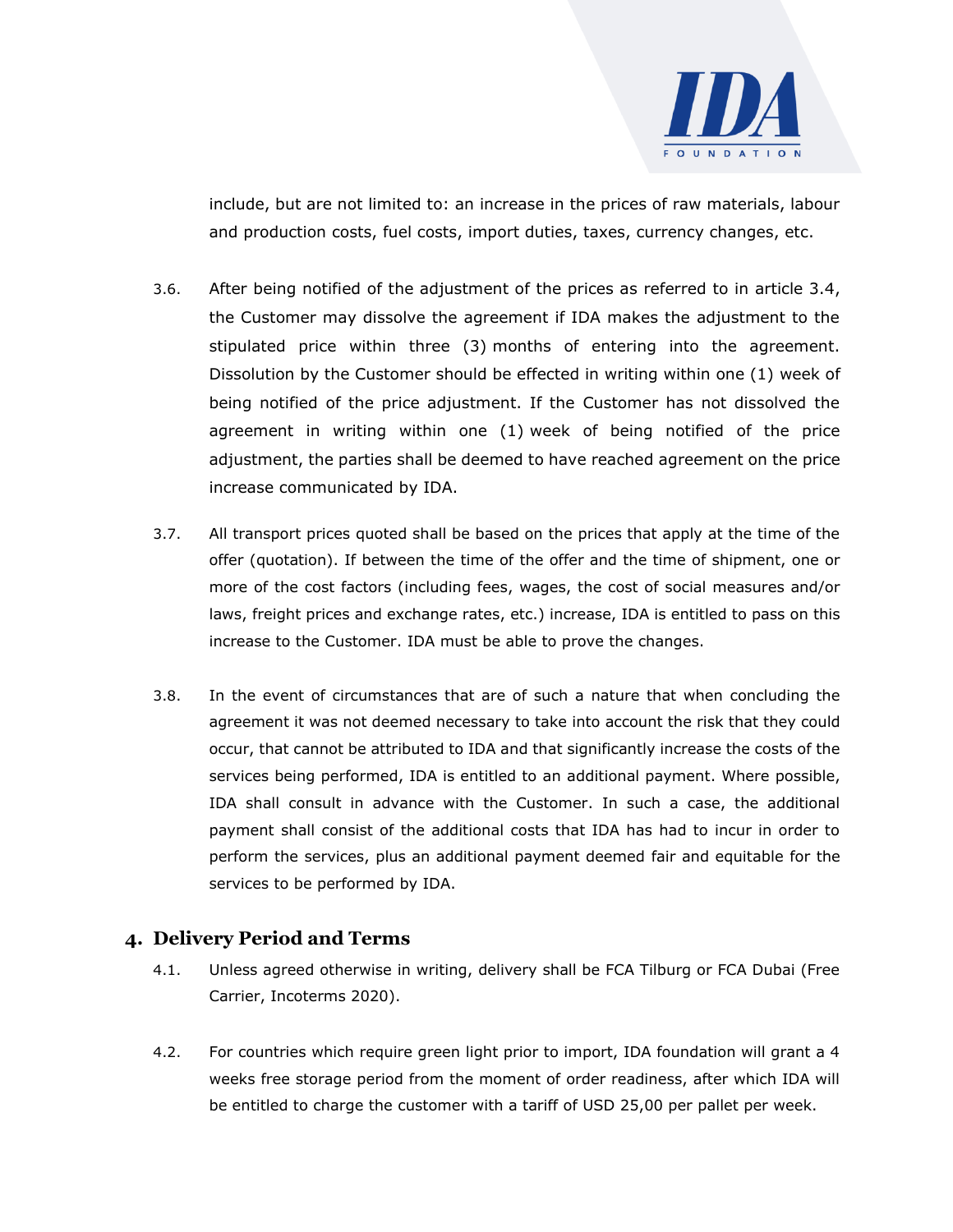

- 4.3. IDA and the Customer should agree on the incoterms and method of transport at quotation stage. Insurance will be offered by IDA according to incoterms. Any change after the quote is awarded would require a re-evaluation of the costs involved and therefore a price revision. After goods are packed, such changes are no longer possible.
- 4.4. The delivery period shall be determined based on the agreements made between the parties. Any delivery periods stated shall, however, be indications only and shall in no event be deemed to be deadlines, unless agreed otherwise. If IDA does not deliver the products, IDA Foundation must be given a written notice of default and granted a reasonable period in which to comply with its delivery obligations.
- 4.5. If IDA has stipulated a down payment/advance payment/bank guarantee/letter of credit from the Customer, and IDA has not received this by the agreed date, IDA may adjust the agreed delivery period accordingly.
- 4.6. As soon as IDA establishes that an expected delivery period will be exceeded, IDA shall contact the Customer in that respect. The Customer's obligations shall remain unchanged. Only in the event of excessively late delivery (more than ten (10) weeks later than the expected delivery period) shall the Customer be entitled to dissolve the agreement, unless the delay is (partly) due to reasons caused by the Customer. In no event shall the Customer, be entitled to any penalty or damages from IDA, unless agreed otherwise contractually.
- 4.7. IDA reserves the right within a reasonable tolerance range of +/- 5% (in words: plus or minus five percent) to deviate from the agreed quantities for each type of product to be supplied, without any right on the Customer's part to delivery or return of the discrepancies between the quantity delivered and the quantity agreed, nor shall the Customer be entitled to any damages or dissolution of the agreement either. In such event IDA shall adjust the price accordingly – either upward or downward.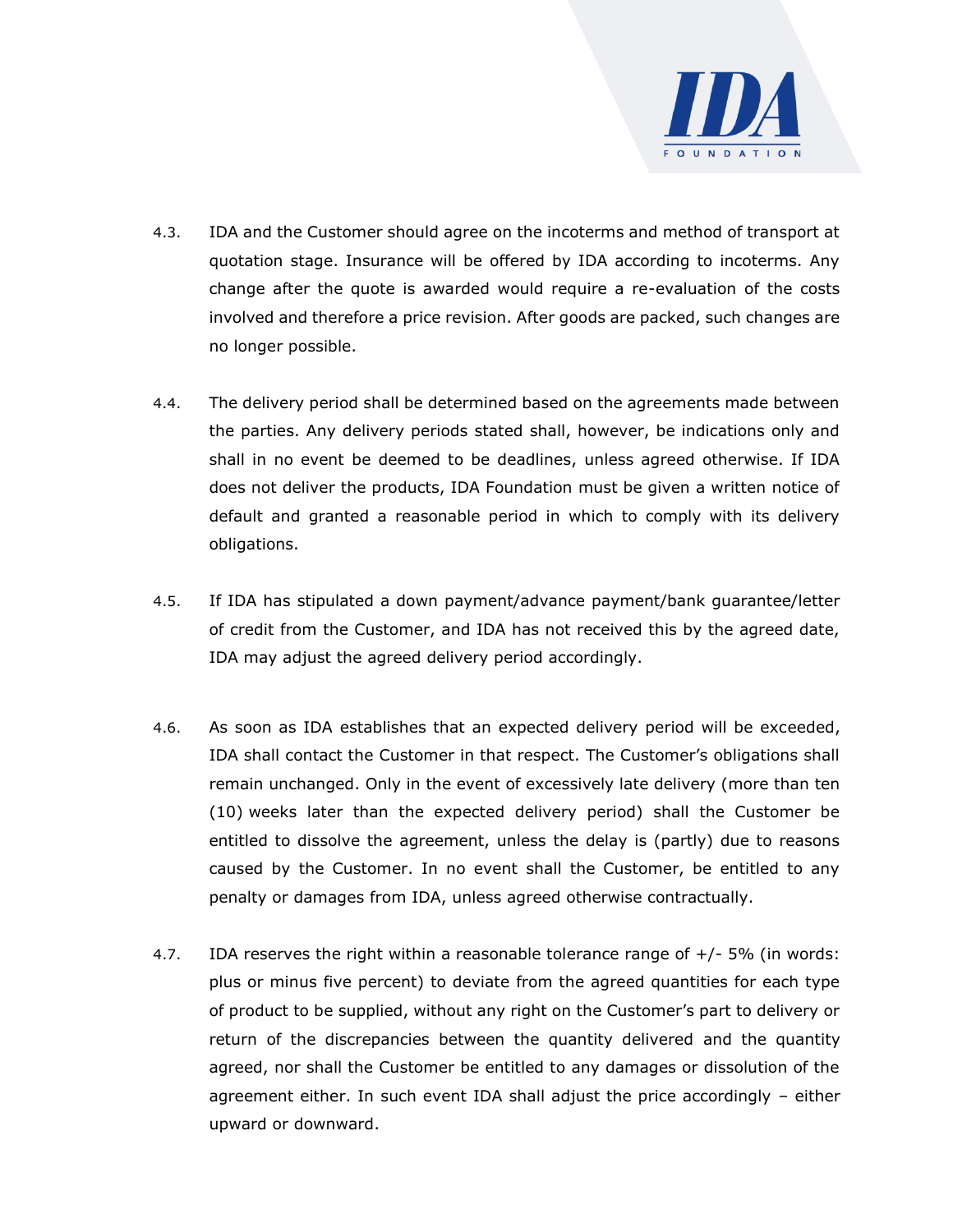

- 4.8. The minimum order value shall always be USD 5000 (in words: five thousand US dollars). For orders or back orders below the minimum order value, IDA will apply a handling fee of USD 1000. Moreover, IDA may request to respect a minimum order quantity (product based).
- 4.9. IDA reserves the right to make partial deliveries, in which event the (payment) terms and conditions set forth below shall also apply to each partial delivery.

# **5. Receipt of Goods by Customer**

- 5.1. The Customer shall take delivery of the products delivered on the agreed date.
- 5.2. If the Customer fails to take delivery of the products on the agreed date, the Customer shall be in default, without any further notice of default being required, and IDA may, at its option: (i) dissolve the agreement without any judicial intervention being required; (ii) ship the products at the Customer's expense and risk; (iii) store the products at the Customer's expense and risk. All costs ensuing from the foregoing circumstances, including but not limited to the costs of storage and possible decrease in revenue, shall be paid by the Customer. The foregoing shall not affect any other rights that IDA may have.

#### **6. Payment**

- 6.1. Unless agreed otherwise in writing, payment of the invoices shall be made by transfer to a bank account designated by IDA. Payment shall be made without deduction of any discount, bank charges or setoff. IDA reserves the right to require advance payment, a down payment, a Letter of Credit, or a bank guarantee (the latter two to be issued by an internationally recognized organization). In case of receipt of a signed Purchase Order, IDA will keep stock reserved for 7 days until advance payment or down payment are received. After 7 days, stock will no longer be reserved (unless the payment has been received).
- 6.2. Unless it is agreed otherwise in writing, payment of the invoices shall be made by the Customer. If the parties have agreed that payment will be made by a third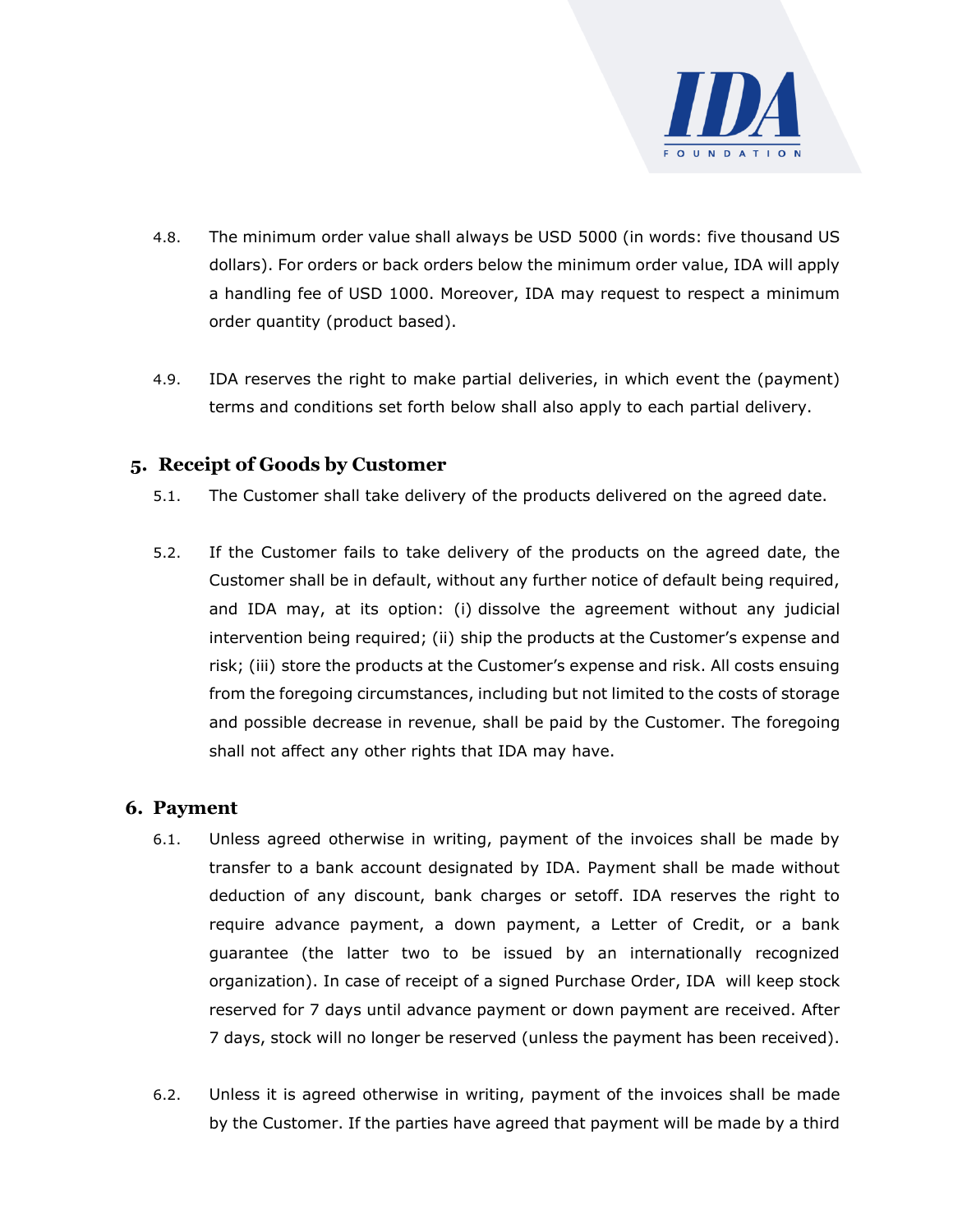

party, IDA shall remain entitled, if such third party fails in any way whatsoever to perform its payment obligation, to claim payment by the Customer.

- 6.3. Payment shall not be deemed to have been made until the amount due has been irrevocably credited to IDA's bank account.
- 6.4. In the event of failure to pay by the due date, the Customer shall be in default by operation of law as from expiry of the payment term, without further notice of default being required. Late payment entitles IDA to charge past-due interest as set by the Dutch Central Bank (De Nederlandsche Bank N.V.), on the payable amount (including Dutch VAT) from the date of default onward. In addition, IDA will be entitled to charge a collection fee, with a minimum of USD 150.
- 6.5. If the Customer is in default in the performance of any of its obligations, all reasonable costs incurred to obtain payment out of course shall be paid by the Customer, such costs to be set at the amounts calculated based on Recommendation II of the *Voorwerk II* report, without prejudice to IDA's right to charge the actual costs incurred if such costs exceed the amount calculated.
- 6.6. Payment of a sum attributable to a certain obligation shall in the first instance go to reduce the costs, subsequently to reduce interest that has fallen due, and finally to reduce the longest outstanding payable invoices and current interest.
- 6.7. Upon or after entering into the agreement, IDA may require the Customer to provide security with respect to both the payment obligations or other obligations of the Customer, before commencing or continuing work. If the Customer fails to provide security within the term set by IDA, IDA may dissolve the agreement out of court and the Customer shall be liable for all damage resulting from such dissolution.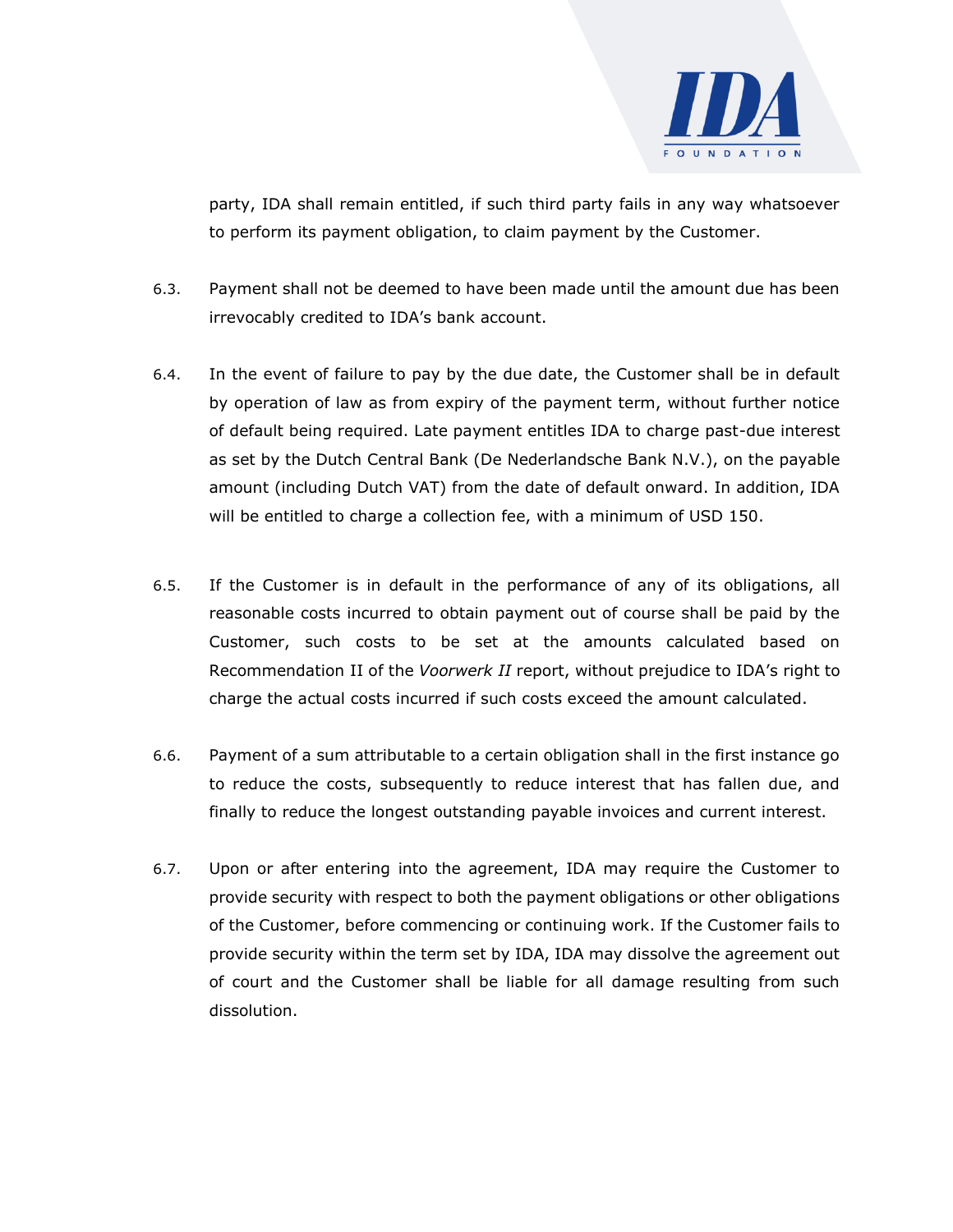

# **7. Retention of Ownership**

- 7.1. IDA retains ownership of all products supplied by IDA to the Customer until incoterms are fulfilled.
- 7.2. In the event of confiscation of the delivered goods by a third party, on any ground whatsoever, the Customer shall immediately notify IDA in writing.

# **8. Complaints**

- 8.1. Upon taking delivery, the Customer shall inspect the products supplied, including packaging, for any visible damage and/or missing items. In case of visible defects, these should be reported in writing to IDA immediately, at least within three (3) days, or the Customer forfeits their rights in this respect. Any visible damage or missing items shall be reported by the Customer on the transport document or the delivery note. Any report must accurately state the nature of, and the ground for, the complaints, otherwise the Customer shall be deemed to have accepted the products delivered. Putting the products into operation shall be deemed to constitute acceptance. Should the Customer observe damage of which the condition is not yet certain, this should also be reported. In no circumstances, except under written protest, should the Customer give clean receipts if they have observed a shipment in potentially damaged condition.
- 8.2. Complaints for hidden damages or losses should be reported to IDA in writing (giving a clear description of the complaint) within thirty (30) days after arrival at the customer/PR as per the agreed Incoterm. In the event of a complaint about the quality of a product and a potential product defect which is not immediately visible, the Customer shall inform IDA in writing (giving a clear description of the complaint). Any complaints of hidden damage or missing items discovered on opening containers, cases and/or packages should be reported immediately to IDA, at least within thirty (30) days after arrival at the Customer as per the agreed Incoterm, or the Customer forfeits their rights in this respect.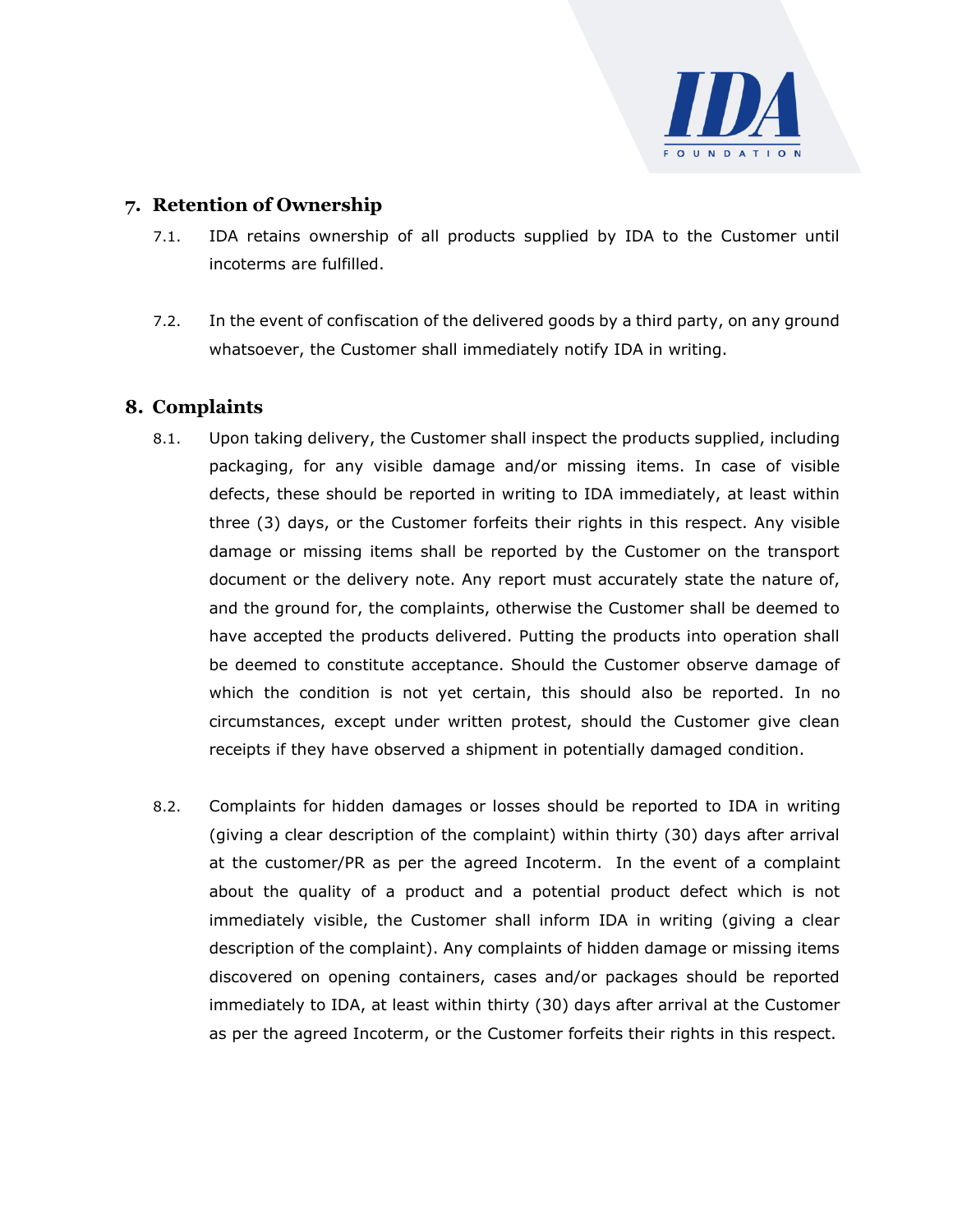

- 8.3. In the event of a complaint, the Customer shall be under an obligation to make a sample of the concerned products/ batches available to IDA. Moreover, the Customer shall provide its co-operation in an investigation by IDA, if needed.
- 8.4. A complaint does not entitle the Customer not to perform its (payment) obligations towards IDA nor to invoke suspension of payment.
- 8.5. The aforementioned terms shall not affect the Customer's statutory rights in the event of hidden damages or losses to the products delivered. Any complaints of hidden damage or loss discovered on opening containers, cases and/or packages should be reported as soon as possible, but must be reported in writing to IDA within thirty (30) days after arrival at the Customer, or the Customer forfeits its rights in that respect.
- 8.6. If a complaint is filed and justified, IDA shall be solely obliged to deliver the missing products, replace the products delivered or take the products back and credit the Customer for the relevant invoice amount. In no event shall IDA be under any other obligation whatsoever, including any obligation to pay any other costs and/or damages.
- 8.7. If IDA and the Customer do not agree that a quality complaint is justified, then an independent laboratory will be appointed upon mutual agreement by all involved parties. The laboratory will investigate the quality complaint and the outcome shall be accepted by all parties.
- 8.8. The products may be returned only with IDA's prior written consent, under conditions subsequently to be determined by IDA. If products are returned without IDA's consent, shipment and storage of the products shall be at the Customer's expense and risk.

#### **9. Reporting quality-related product issues**

9.1. The Customer shall promptly notify IDA in writing of any incidents and/or (serious) side effects that may occur in relation to any products supplied, also if a complaint is received from an end user. 'Incidents' shall be taken to mean any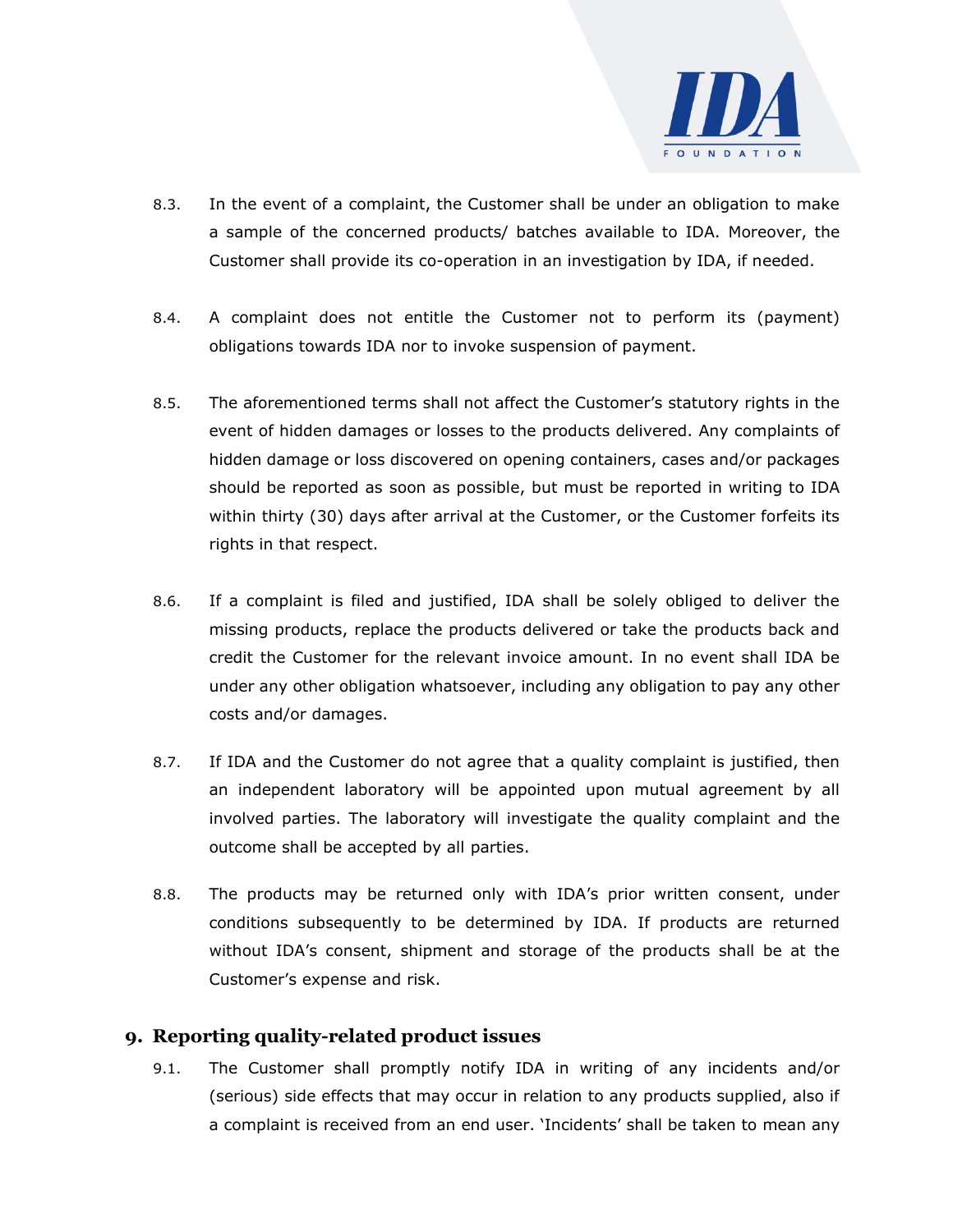

incident in relation to a product that has resulted in death, serious deterioration of the health condition (including but not limited to life-threatening illness or injury; permanent impairment of a bodily function or permanent damage to the body structure; or a situation that requires medical or surgical intervention to prevent permanent impairment of a bodily function or permanent damage to the body structure) or that could have resulted in death or serious deterioration of the health condition. "(Serious) side effects" shall be taken to mean any reaction that may occur in relation to the products supplied that is damaging and unintended and that occurs in dosages normally used.

- 9.2. The Customer shall report any pharmacovigilance incidents, adverse reactions, special situations (with or without associated adverse drug reactions) for products supplied by IDA Foundation. Furthermore, the Customer shall report all observed pharmacovigilance cases to their health authorities according to their local national laws.
- 9.3. Furthermore, the Customer shall provide IDA all the support that may reasonably be required of it relating to reporting any incidents and (serious) side effects to the relevant authorities.
- 9.4. In filing the report, the Customer shall provide IDA with all documentation and other relevant information in connection with the relevant incident and/or (serious) side effect in order to enable IDA fully to perform its obligation to notify the relevant authorities of any such incidents and/or (serious) side effects within good time.

#### **10. Warranty**

- 10.1. IDA warrants that upon delivery, the product is free from any major defects in material and design and satisfies requirements of quantity and quality as shown in the written order confirmation and the applicable product specifications.
- 10.2. Any documentation, disclaimers and advice in respect of the use and properties of the products supplied, other advice and assistance shall be drawn up and/or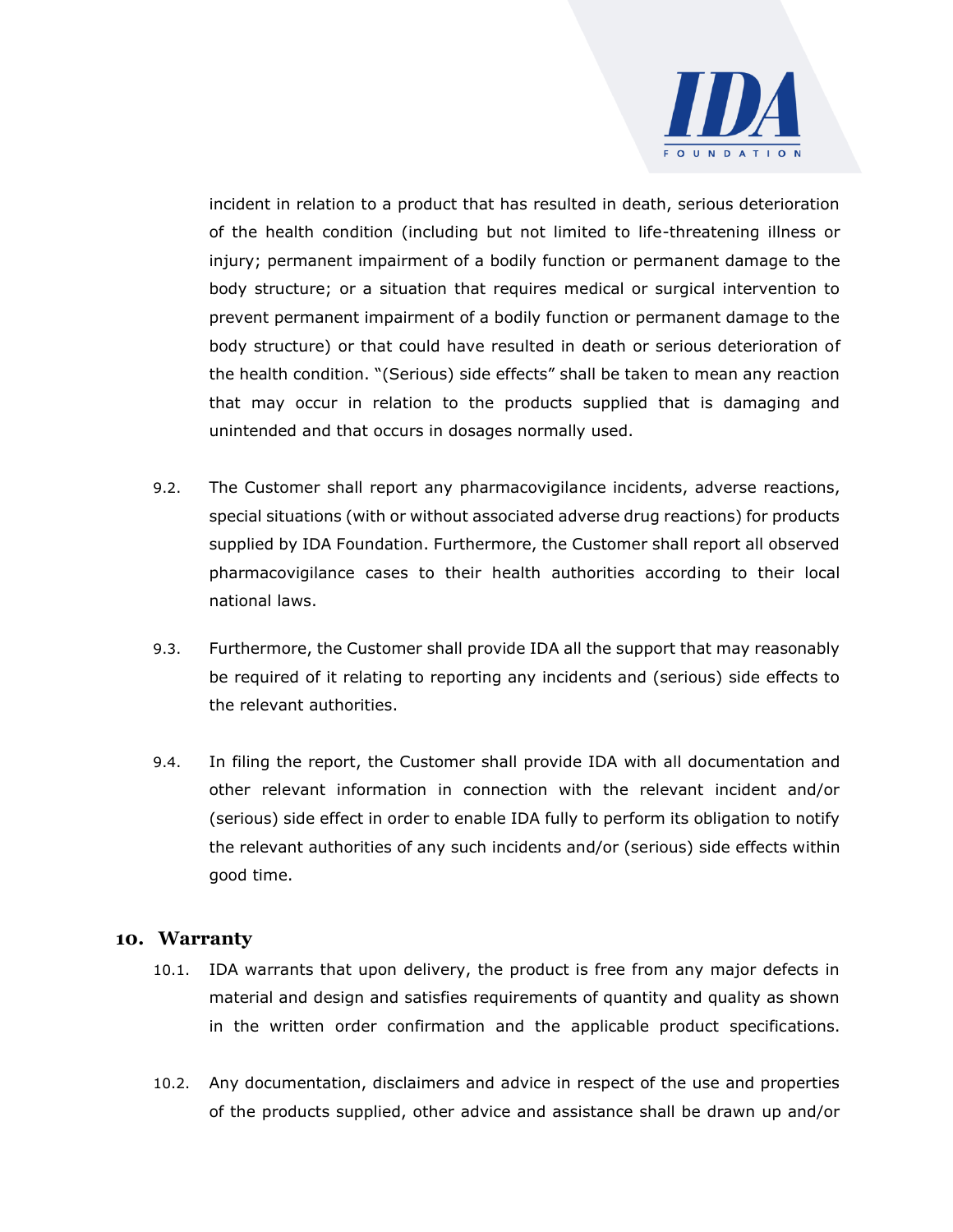

provided by IDA to the best of its knowledge and ability. IDA does not warrant the correctness and completeness of the information thus obtained.

- 10.3. All other (implied) conditions and warranties with respect to the quality of the products or their suitability for their intended use are expressly excluded, unless explicitly agreed otherwise in writing between the parties.
- 10.4. Any third-party products shall be supplied only subject to the warranty provisions of the relevant third parties, which IDA shall provide to the Customer upon request.

# **11. Use of products by customer (obligations /indemnifications)**

- 11.1. The Customer shall use the products supplied in accordance with IDA's (storage) instructions only. Moreover, the Customer undertakes not to trade the products within the European Union. In no event shall the Customer use the products supplied in any way that is contrary to, or otherwise derogates from, IDA's objects, without IDA's prior written consent.
- 11.2. If the products supplied if such products are medicines are not registered in the country of destination, the Customer warrants IDA that it is authorised to trade such medicines there.
- 11.3. If the products supplied are psychotropic and/or narcotics, the Customer shall, prior to delivery, provide IDA with an original copy of the import license issued by the authorities of the country of destination, for the purpose of IDA's obtaining an export license.
- 11.4. The Customer shall indemnify IDA against the consequences of any third-party claims, costs and damage ensuing from the Customer's failure to perform its obligations under this article.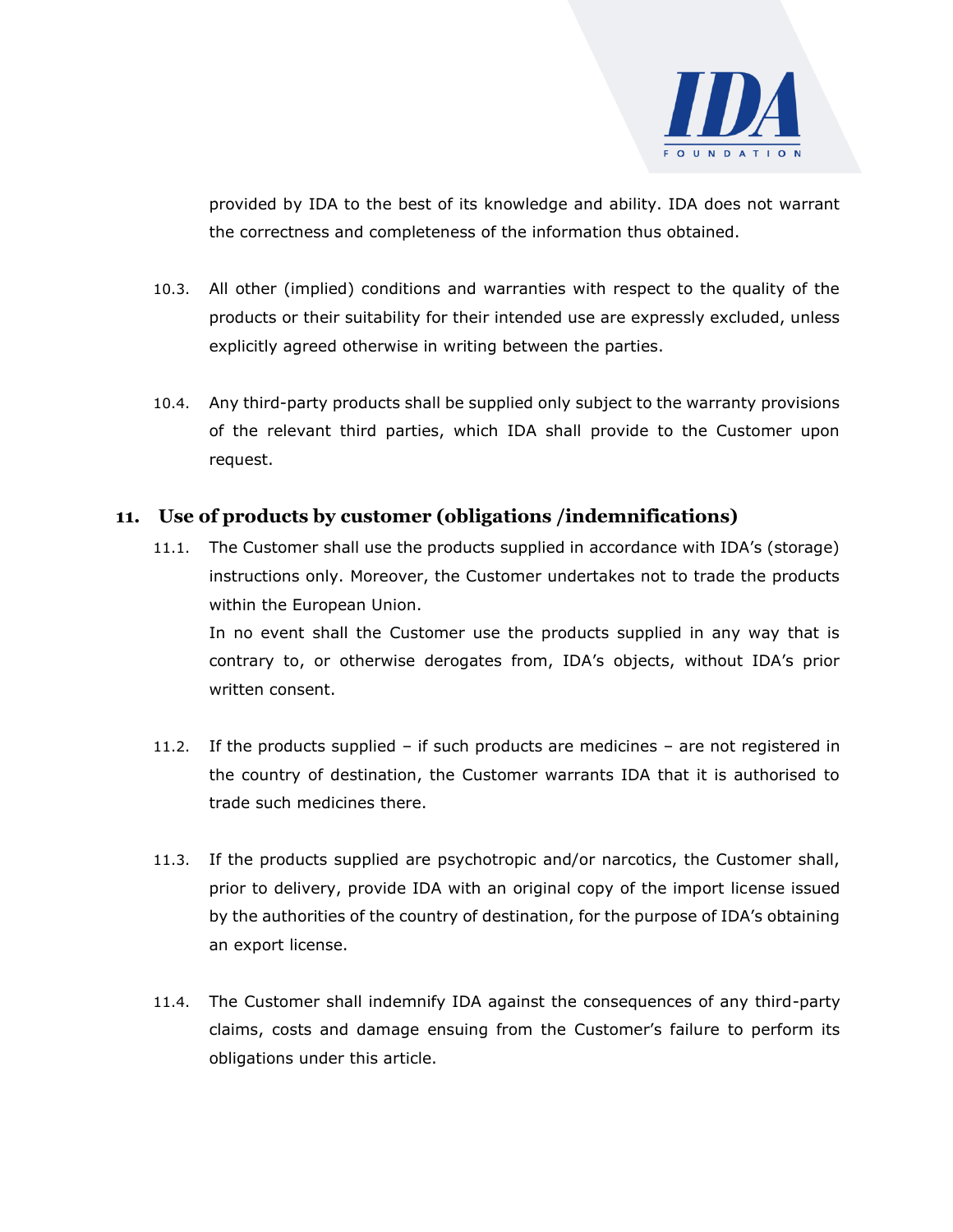

# **12. Liability**

- 12.1. IDA's liability to the Customer shall be limited to IDA's obligations as set forth in articles 8 (Complaints) and 10 (Warranty).
- 12.2. Save in the event of intentional act or gross negligence on IDA's part, IDA shall in no event be liable for any damage suffered by the Customer. Furthermore, any liability for indirect damage, consequential damage, non-material damage, business or environmental damage, or damage as a result of liability to third parties, is excluded.
- 12.3. If and to the extent that, despite the provisions of article 12.2, IDA is subject to any liability on any ground whatsoever, such liability shall be limited to a maximum amount of USD 5.000.000,00 (in words: five million US Dollars) per damage event. For purposes of this article, a series of related damage causing events shall be deemed to constitute one (damage) event."

#### **13. Recall**

- 13.1. The Customer agrees to assist IDA in carrying out a recall, if any. To that end the Customer is obliged to keep adequate records for traceability of the products supplied for a period of at least five (5) years after the date of sale or use of the products supplied. The records shall at least contain information about dates of sales or use, quantities, batch numbers and batch specifications and all such other information as may be necessary for a possible recall. IDA shall always be entitled to inspect such records or to receive copies thereof from the Customer.
- 13.2. In the event of a product recall, the Customer shall render its full cooperation, by following instructions as provided by IDA in a product recall letter, so that this recall can be carried out promptly and effectively. If the Customer fails to render its full and prompt cooperation to the conditions set forth in this article, IDA shall hold the Customer liable for any damage suffered or to be suffered by IDA, including but not limited to damage pursuant to the product liability rules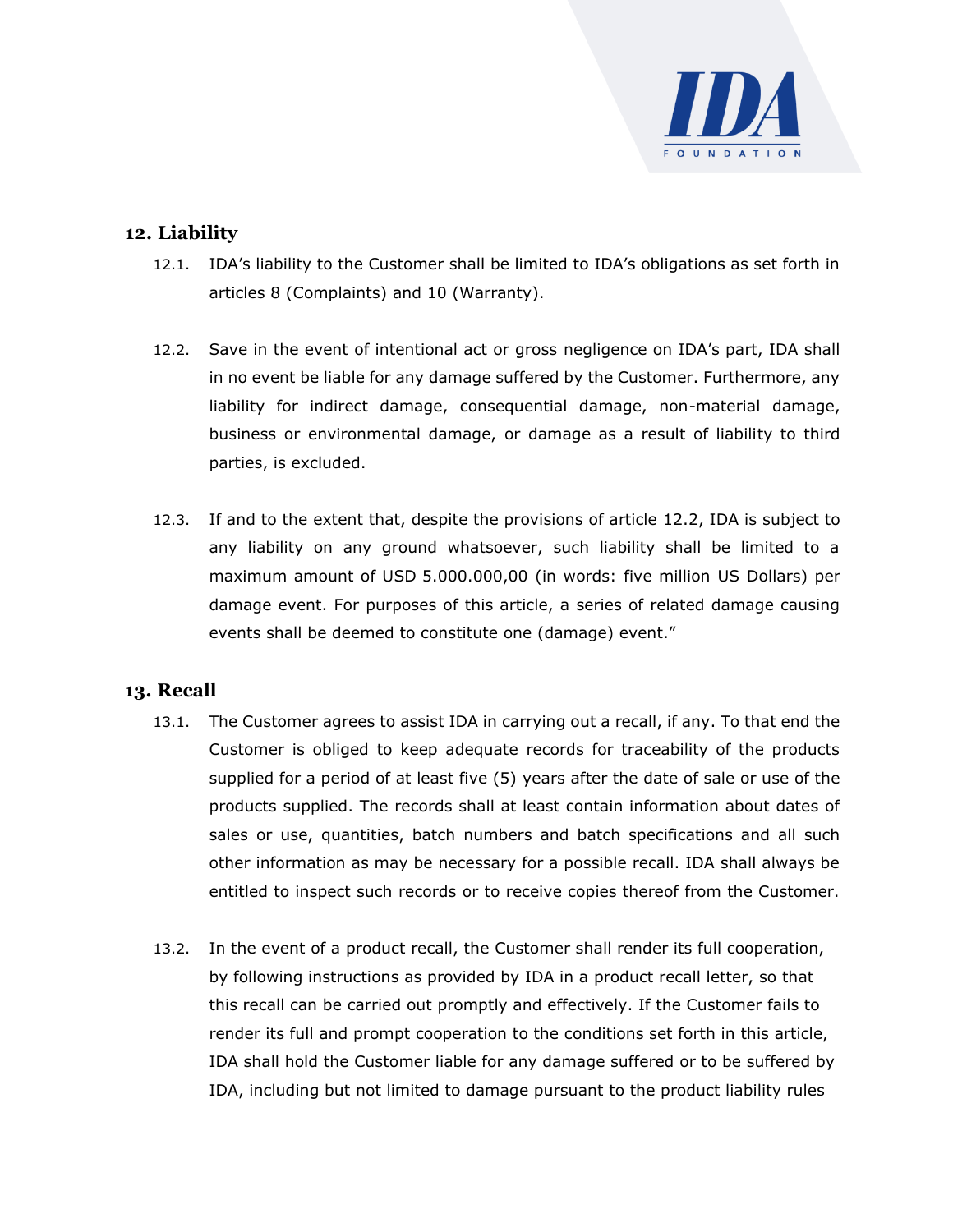

and damage as a result of negligence.

13.3. IDA shall be obliged to compensate the Customer only to the extent that the Customer meets all the requirements set forth in this article. IDA's liability in the event of a recall shall be limited to payment of the price at which the Customer had purchased the products covered by the recall or replacement of such products, all at IDA's sole discretion.

## **14. Cancellation of orders**

- 14.1. Orders may, in principle, not be cancelled by the Customer. If, however, the Customer cancels all or part of an order, it shall be under an obligation to reimburse all costs reasonably incurred with a view to performance of such order (including costs of preparations, storage, unpacks etc.). Furthermore, the Customer shall compensate any costs ensuing from the cancellation and exchange differences, if any, if IDA has entered into a currency agreement with a bank or another third party in connection with the order.
- 14.2. Without prejudice to the provisions of article 14.1 in the event of cancellation the Customer shall pay cancellation costs equal to:
	- ten percent (10%) of the principal amount for stock orders before packing;
	- twenty percent (20%) of the principal amount for stock orders in packing or packed;
	- Full sales order value for direct shipment and back-to-back orders after PO was placed;

to be increased by *BTW* (Dutch VAT).

14.3. Once the goods are in transit, cancellation will no longer be accepted.

# **15. Termination of the Agreement**

15.1. Both the Customer and IDA have the right to dissolve an agreement with immediate effect, without requirement of judicial intervention if the other party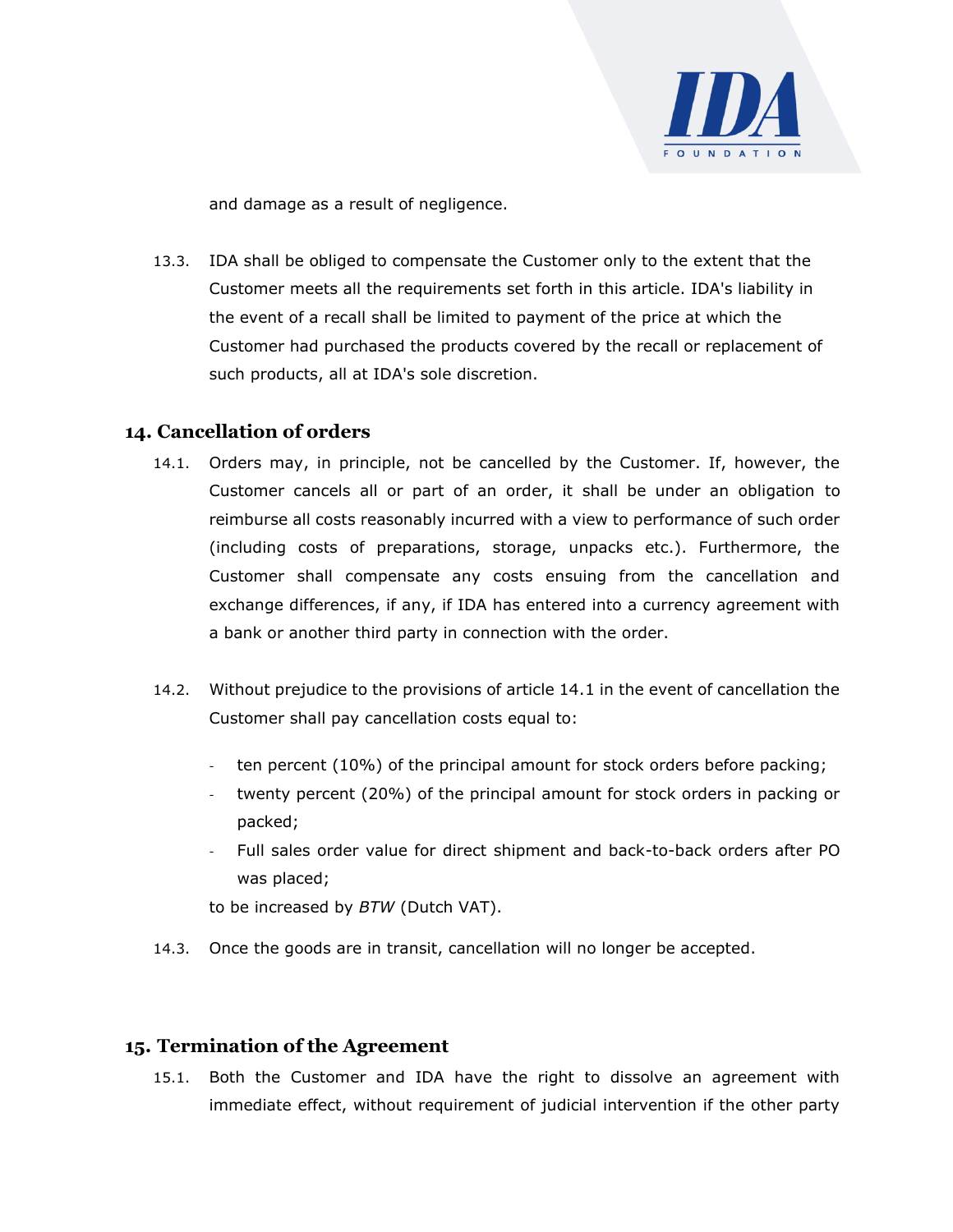

is declared insolvent or bankrupt or if the other party has been granted a (provisional) moratorium on payment of its debts, or if the other party, after having been given written notice of default, continues to fail to perform any of its obligations. The terminating party shall not be under any obligation whatsoever to pay damages. The aforementioned grounds shall not be deemed to be exhaustive; other serious grounds may also result in termination of the agreement with immediate effect.

- 15.2. Article 15.1 shall not prejudice the option of dissolution of the agreement pursuant to the law.
- 15.3. Without prejudice to the provisions of article 15.1, if the Customer fails to perform properly, or in good time, any of its obligations under an agreement with IDA and/or these General Conditions, IDA shall be entitled to suspend all or part of its obligations under the agreement and any directly related agreements, until the Customer has performed its corresponding obligations. In such event the Customer shall be under an obligation to compensate all damage, including damage as a result of lost profits, to be suffered by IDA.
- 15.4. If the agreement is terminated early by either party, or in the event of suspension of the obligations under the agreement, IDA shall remain entitled to payment of invoices for deliveries made up until that point in time.
- 15.5. The parties' rights and obligations as set forth in articles 9 (Reporting Qualityrelated Product Issues), 11 (Use of Products by Customer (Obligations/Indemnifications)), 12 (Liability), 13 (Recall), and 17 (Confidentiality) shall survive termination of an agreement between the parties.

#### **16. Force Majeure**

16.1. IDA shall not be bound to perform any obligation under an agreement if prevented from doing so due to force majeure.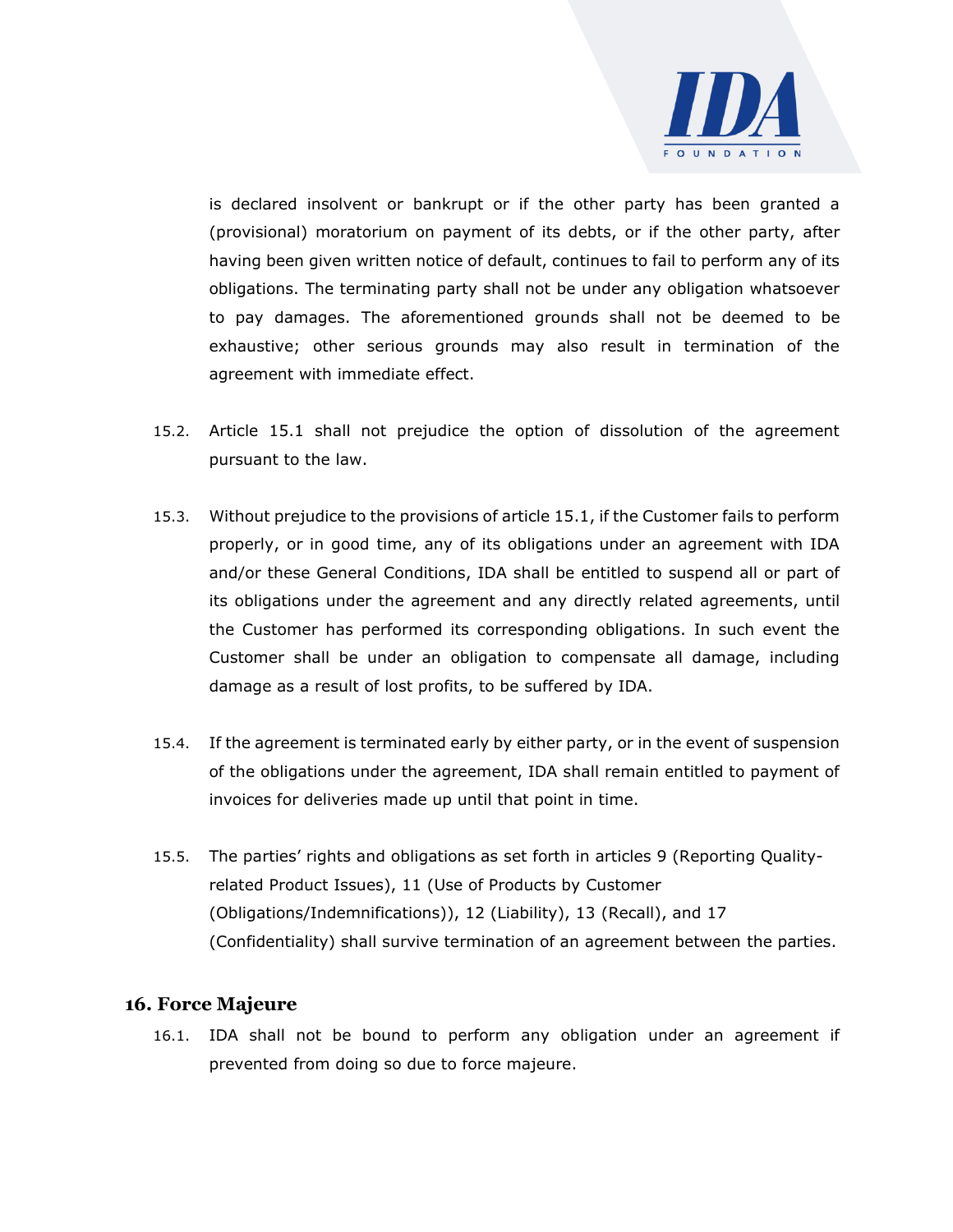

- 16.2. For the purpose of this article, "force majeure" shall be taken to mean any circumstances of such a nature that, as a result, the performance of an agreement is rendered impossible, and/or disproportionally expensive to such an extent that IDA cannot reasonably be required to continue to perform, or immediately to perform, the agreement.
- 16.3. Force majeure shall in any event include but not be limited to:
	- war, international conflict, invasion, aggression of a hostile power, restrictive government measures, and similar situations;
	- uprising, terrorism, revolution, rebellion, civil war or acts by military/civil militias, and similar situations;
	- riots, insurgency, disturbance of public order, strike and lockouts by staff of IDA or third parties engaged by IDA, and similar situations;
	- natural disasters, such as earthquakes, flooding, hurricanes, typhoons, extreme weather, volcanic activity, pandemics/epidemics, and similar situations;
	- transport problems or obstructions (e.g. harbour, truck and aircraft problems), including delays at country borders, and similar situations;
	- unforeseen technical complications and similar situations;
	- qualitative rejection by IDA of the products to be supplied;
	- a situation where a third-party performance, important to the performance to be rendered by IDA, is not/not properly/punctually rendered to IDA, and similar situations.
- 16.4. IDA shall notify the Customer in writing of its reliance on force majeure within seven (7) days of the occurrence, with the reasons and circumstances constituting force majeure. The notice referred to in the foregoing sentence shall in any event include (1) the obligations that IDA is unable to perform due to the situation of force majeure, and (2) the expected duration of force majeure.
- 16.5. If the situation of force majeure has exceeded a period of one hundred and eighty (180) days, either IDA or the Customer may terminate the agreement by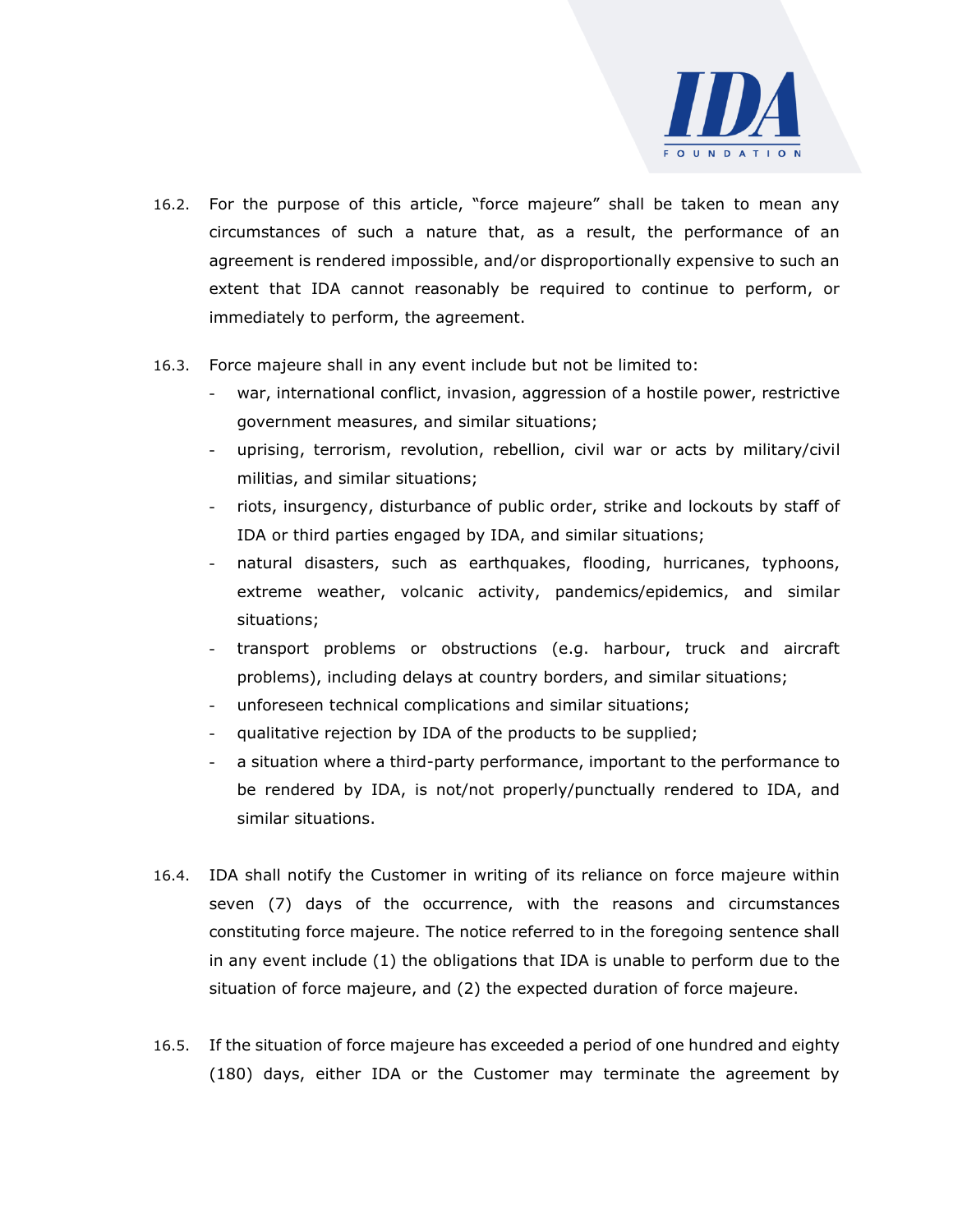

dissolution, without any judicial intervention being required. In such event the Customer shall not be entitled to any damages.

- 16.6. The customer may not dissolve the agreement, unless (1) the Customer can demonstrate that timing of the performance is of the essence to its business operations, and (2) moreover, the situation of force majeure is not expected to end within the foreseeable future (60 days). In such event dissolution shall be effected in writing not later than five (5) days of expiry of the period referred to in 16.5. In such event the Customer shall compensate the damage suffered by IDA as a result of dissolution.
- 16.7. During the period of force majeure IDA shall take all reasonable measures to arrange termination of the situation of force majeure or to mitigate the adverse effects thereof for the Customer. IDA shall notify the Customer of the measures referred to in the foregoing sentence.
- 16.8. As soon as the situation of force majeure has ended, IDA shall notify the Customer, stating in any event when IDA will resume delivery.
- 16.9. If upon occurrence of the situation of force majeure IDA has already performed, or can perform only, part of its obligations, it may invoice the part that has already been delivered or that can be delivered separately. The Customer shall pay such invoice as if it were a separate agreement. In the event of force majeure IDA shall also be entitled to charge the costs to be incurred by it as a result of such situation of force majeure to the Customer, including but not limited to costs of storage, costs as a result of demurrage, and any lower revenue. Any costs ensuing from the foregoing shall, just as any outstanding invoices in that respect, be paid by the Customer before any obligation can arise on IDA's part - after the situation of force majeure has ended - to deliver the relevant products.
- 16.10. All additional logistic costs caused by force majeure, such as transport and storage charges, warehouse or yard rental, demurrage and standing fees, insurance, removal, etc., shall be borne by the Customer and shall be paid to IDA at the latter's first request. If the Customer consistently imputably fails to fulfil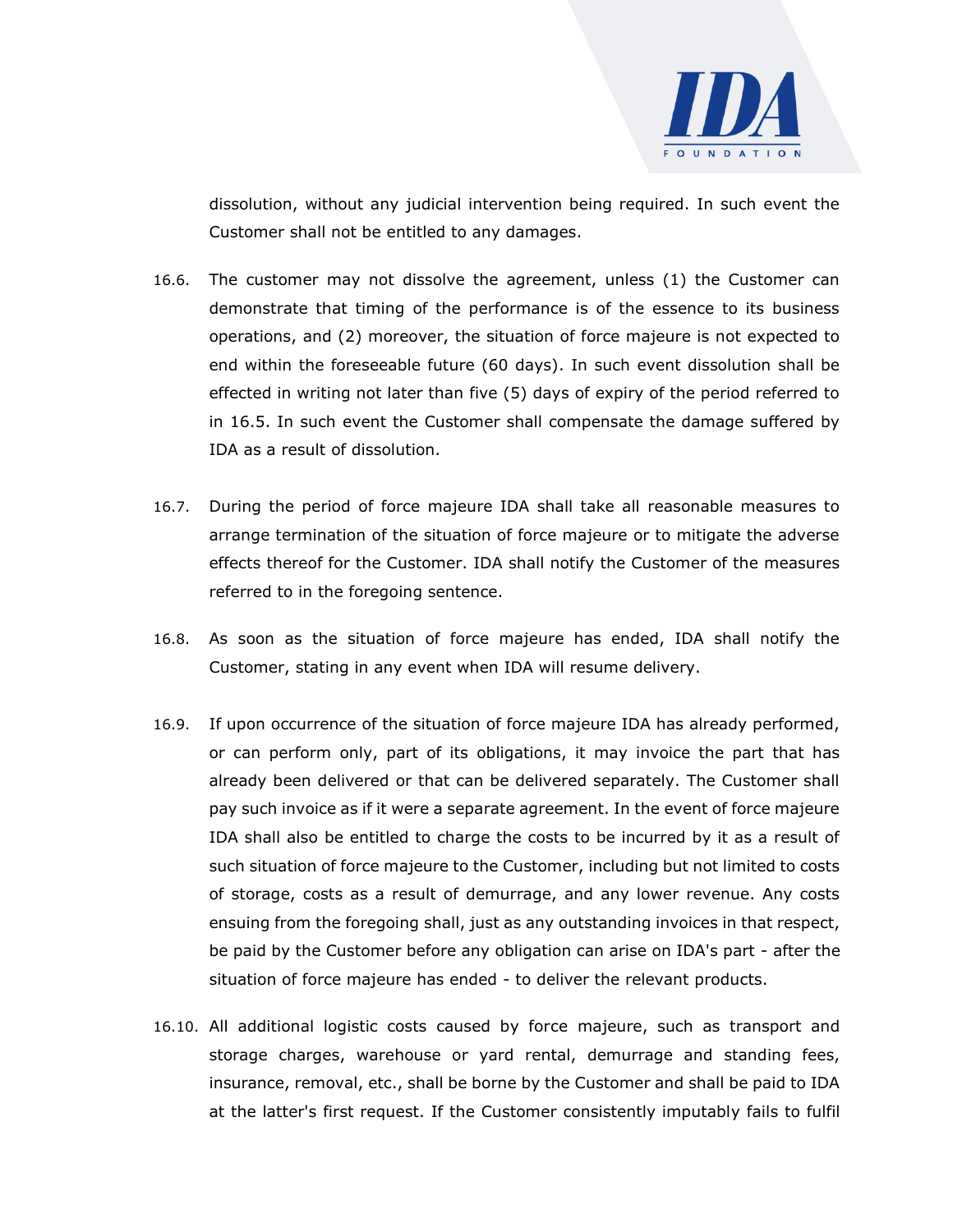

one or more of its obligations under the Agreement, without prejudice to its right to compensation for any damage that may have been suffered, IDA can dissolve the Agreement with immediate effect in full or in part after, by registered letter, it has stipulated a deadline to the Client of at least fourteen days for fulfilment of the obligations and upon expiry of that deadline, the Customer has not yet fulfilled its obligations. If, by stipulating such a period, IDA's interests in the undisturbed conduct of its business would be impaired disproportionately, IDA may dissolve the Agreement without observing a time limit.

# **17. Confidentiality**

- 17.1. The Customer is bound to confidentiality regarding information and data received from IDA in the context of an agreement. Information and data shall be deemed to be confidential if so labelled by IDA or if such confidentiality ensues from the nature of the information and/or data, in any event including all information related to incidents and serious side effects as referred to in article 13.
- 17.2. Article 17.1 shall not apply in the event of information that is in the public domain or that the Customer has lawfully obtained, other than through IDA, or if the Customer is required to disclose confidential information to third parties pursuant to a statutory regulation or in the context of performance of its obligations under the agreement.

#### **18. Assignment**

- 18.1. Without the prior written consent of IDA, the Customer may not assign its rights and/or obligations under an agreement entered into with IDA to any third parties. IDA shall not unreasonably withhold its consent.
- 18.2. IDA may assign its rights and obligations under the agreements entered into between IDA and the Customer to another (legal) entity, either affiliated with IDA or otherwise, which assignment shall release IDA from its obligations vis-à-vis the Customer. IDA shall notify the Customer of the assignment by registered letter. The Customer hereby agrees with such assignment, if any.